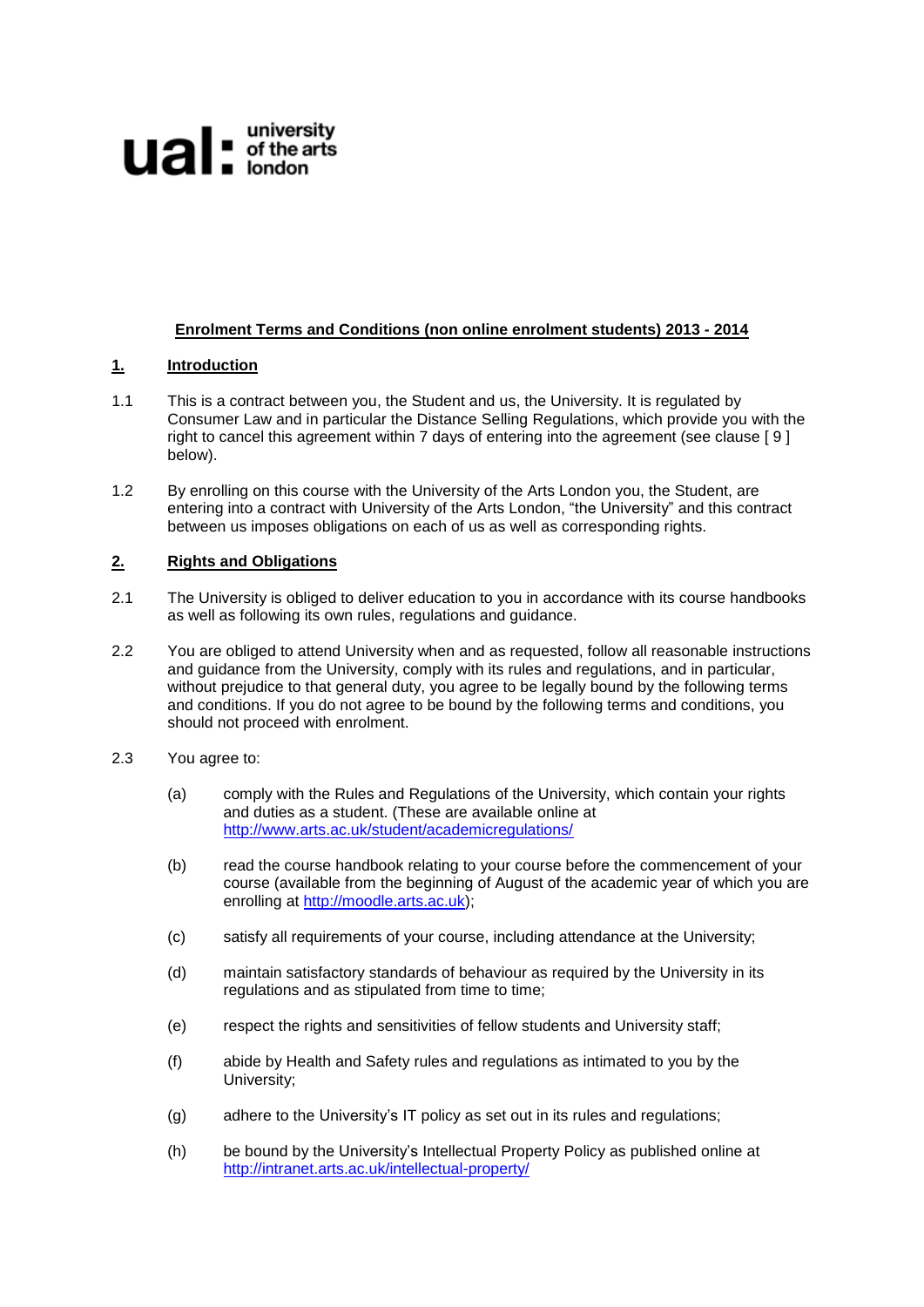- (i) promptly pay all fees and sums reasonably demanded by the University from time to time;
- (j) be responsible for your own UK immigration status;
- (k) comply with the University's rules, regulations and guidance in relation to Library and Learning Resources;
- (l) notify the University of any change in your circumstances that will affect the fees which you have paid or you are liable to pay; and
- (m) accept any reasonable changes and variations to the course and University regulations.
- 2.4 Additionally you confirm that you understand that:
	- (a) failure by you to provide full and accurate information may result in the offer of a place on the course being withdrawn by the University or make any existing offer void or voidable by the University;
	- (b) providing deliberately misleading information may entitle the University to take legal action against you;
	- (c) once enrolled you may be liable for the fees due irrespective of whether or not you complete the course;
	- (d) if you are eligible to pay fees at the concessionary rate, you authorise the University to confirm eligibility directly with the relevant benefits agency;
	- (e) if you become a debtor to the University, when you pass a HE course the University may withhold your certificate until the debt is paid and that you may not be allowed to attend any graduation ceremonies, subject to the exercise of the sole discretion by the University Secretary and Registrar as he sees fit. FE courses are awarded by external bodies and separate arrangements may apply.
	- (f) you are required to maintain an immigration status in the UK that permits you to undertake the course and that if you fail to do so the University may suspend you from the course until the immigration position is resolved to the University's satisfaction.

### **3. Data Protection Notice**

The University processes data in accordance with the Data Protection Act 1998. The personal information you provide will be processed for purposes connected to your period of study at the University and may be transferred between University departments as well as the Students' Union. Some of the information you provide will be sent to the Funding Councils, their agents and other statutory bodies for statistical and other purposes, including the National Student Survey. Information may also be sent to other institutions for verification of qualifications. Address details may also be made available to local and other public authorities for their prescribed purposes including Council Tax. We will also pass your personal details to the UK Home Office if required. Please inform your College promptly of any change of address or other personal information you have provided. Examination results may be displayed on notice boards within the University. Graduation ceremonies are regarded as public events. Names of graduands (including those graduating in absentia) are published in the graduation programme. Audio and visual images of the ceremony are publicly available. If you object to the above publication of your personal data please inform the University Secretary and Registrar.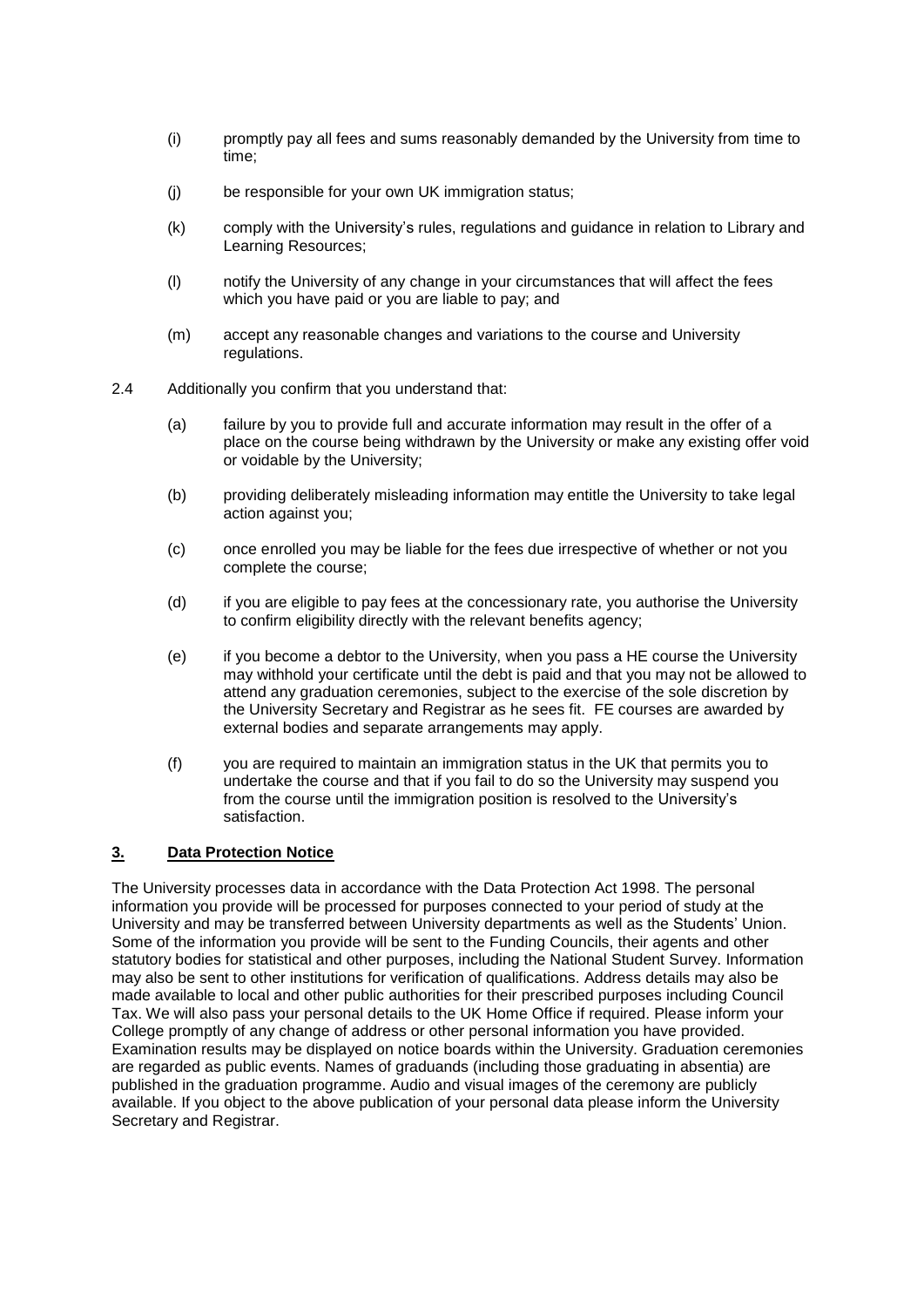# **4. Students' Union**

- 4.1 The Students' Union, ("SUARTS"), represents the University's students [\(http://www.suarts.org/\)](http://www.suarts.org/). When enrolled you are automatically granted membership of SUARTS and the National Union of Students unless you opt out. As SUARTS is a charitable company, you will become a member of SUARTS. The University will automatically pass your data to SUARTS. SUARTS will only use that information for running the Students' Union, for example to enable you to participate in elections, to keep you informed of its activities and all your opportunities as a University student.
- 4.2 SUARTS will provide advice and sometimes representation for you in relation to any matters affecting the contract between you and the University.
- 4.3 SUARTS would like to communicate with you via your University email and via the SUARTS website. This communication would include information regarding your membership rights, including for example notice of general meetings, referenda and election of trustees. It may also include information about SUARTS' activities as described above.
- 4.4 By completing your enrolment, you give your consent to SUARTS sending or supplying you with any document or information (as outlined above) by email or website.
- 4.5 If you do not want to be a member of SUARTS or the NUS please let us know by emailing [info@su.arts.ac.uk](mailto:info@su.arts.ac.uk)

# **5. Equal Opportunities**

5.1 We ask all students to answer Equal Opportunities Monitoring questions during enrolment. This information helps us to see whether we are treating all students fairly and that all students can maximise their University experience. The information you give us is kept confidentially, in line with the Data Protection Act 1998. It is best practice for us to ask these questions but you can choose not to share your details if you so wish. If you want to find out more about how we promote equality and diversity at University of the Arts London, please email [diversity@arts.ac.uk](mailto:diversity@arts.ac.uk) or visit <http://www.arts.ac.uk/diversity/>

### **6. Photo Consent**

Under the terms of the Data Protection Act 1998, your consent must be obtained before University of the Arts London can use your photograph. The photograph you have supplied will be held on the student record system for identification purposes by administrative staff, Course Tutors, Reception staff and Security Staff. Your photograph will also be used to produce your student ID card. By accepting the terms and conditions you are confirming that you agree to your details being used in the way described above. If you object to your photograph being used for these purposes please inform the University Secretary and Registrar.

### **7. Governing Laws**

The agreement is governed exclusively by English Law and by the English Courts. In the event of dissatisfaction your right of complaint lies to the Office of the Independent Adjudicator, ("OIA"), to which body you agree to submit any complaint before institution of any formal legal proceedings.

### **8. Events outside our control**

- 8.1 We will not be liable or responsible for any failure to perform, or delay in performance of, any of our obligations under these terms that is caused by an Event Outside Our Control. An Event Outside Our Control means any act or event beyond our reasonable control.
- 8.2 If an Event Outside Our Control takes place that affects the performance of our obligations under these Terms:
	- (a) we will contact you as soon as reasonably possible to notify you; and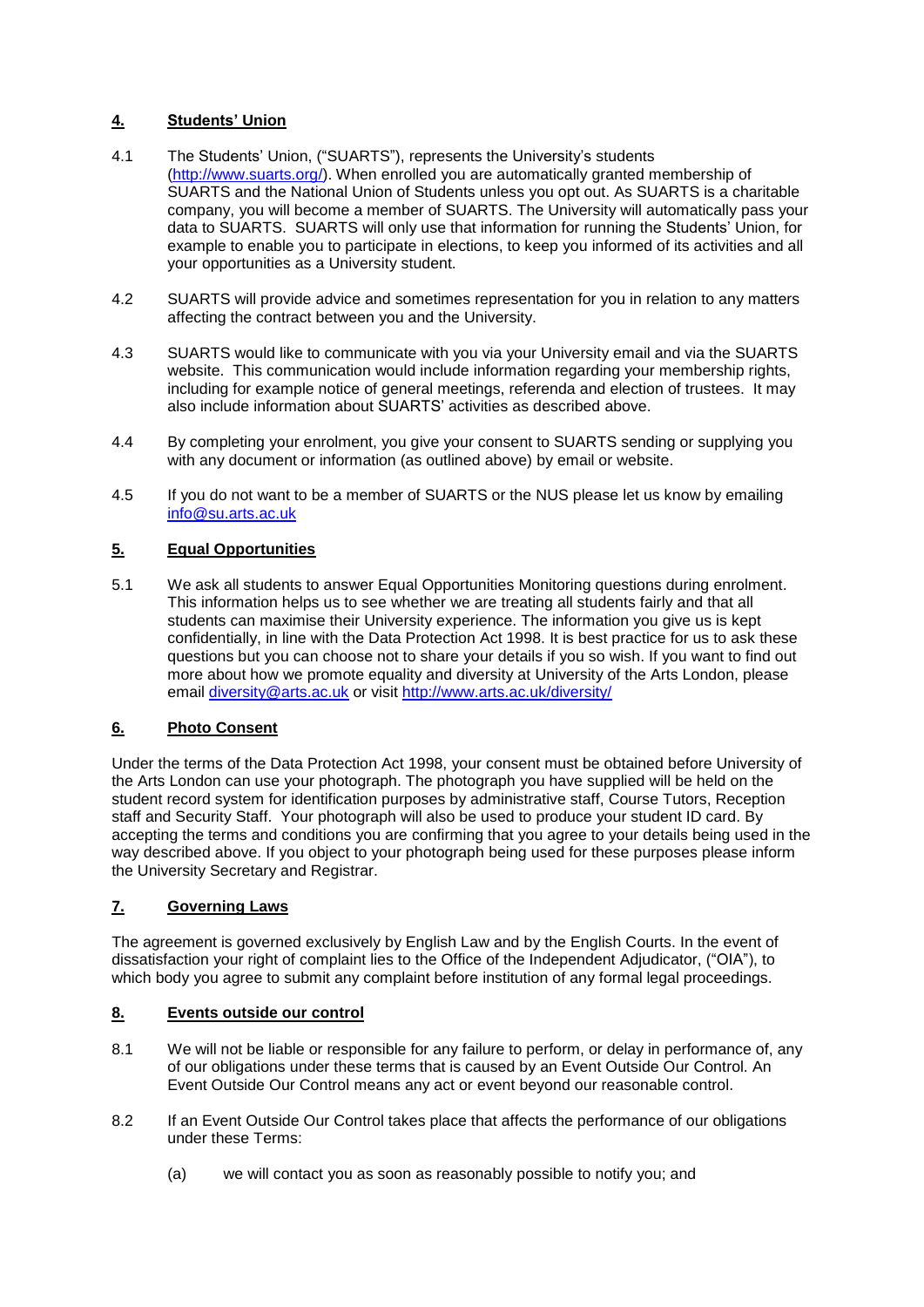- (b) our obligations under these terms will be suspended and the time for performance of our obligations will be extended for the duration of the Event Outside Our Control. Where the Event Outside Our Control affects our performance of services to you, we will restart the services as soon as reasonably possible after the Event Outside Our Control is over;
- (c) you may cancel the contract between you and us if an Event Outside Our Control takes place and you no longer wish us to provide the course to you. Please see your cancellation rights under clause 9 below.
- 8.3 We will only cancel the contract if the Event Outside Our Control continues for longer than one University term or 16 weeks, (whichever is the shorter), in accordance with our cancellation rights below.

### **9. Cancellation Rights**

#### Your Cancellation Rights

- 9.1 Before we begin to provide the course, you have the following rights to cancel the agreement between us, including where you choose to cancel because we are affected by an Event Outside Our Control or we change these Terms to your material disadvantage:
	- (a) You may cancel at any time within seven days from the date of completing enrolment. We will confirm your cancellation in writing to you;
	- (b) If you cancel and you have made any payment in advance for the course or University provided accommodation we will refund these amounts to you;
	- (c) However, if you cancel and we have already started work on preparation for the course you have to pay us any costs we have reasonably incurred. We will tell you what these costs are when you contact us;
	- (d) Where you have cancelled because of our failure to comply with these Terms (except where we have been affected by an Event Outside Our Control), you do not have to make any payment to us.

#### Our cancellation rights

- 9.2 We may have to cancel the start date for the course due to an Event Outside Our Control or in the case of key personnel or key materials without which we cannot provide the course being unavailable. We will promptly contact you if this happens.
- 9.3 If we have to cancel the course before the course start date and you have made any payment in advance for services that have not been provided to you we will refund these amounts to you.
- 9.4 Where we have already started work on providing the course by the time we have to cancel under this clause we will not charge you anything and you will not have to make any payment to us.
- 9.5 We may cancel the contract between us at any time with immediate effect by giving you written notice if:
	- (a) you do not pay us when you are supposed to, namely yearly in advance or as otherwise agreed between us in writing; or
	- (b) you break the contract in any other material way such as breaching our disciplinary procedures, and you do not remedy this if capable of remedy within 14 days of us asking you to in writing.